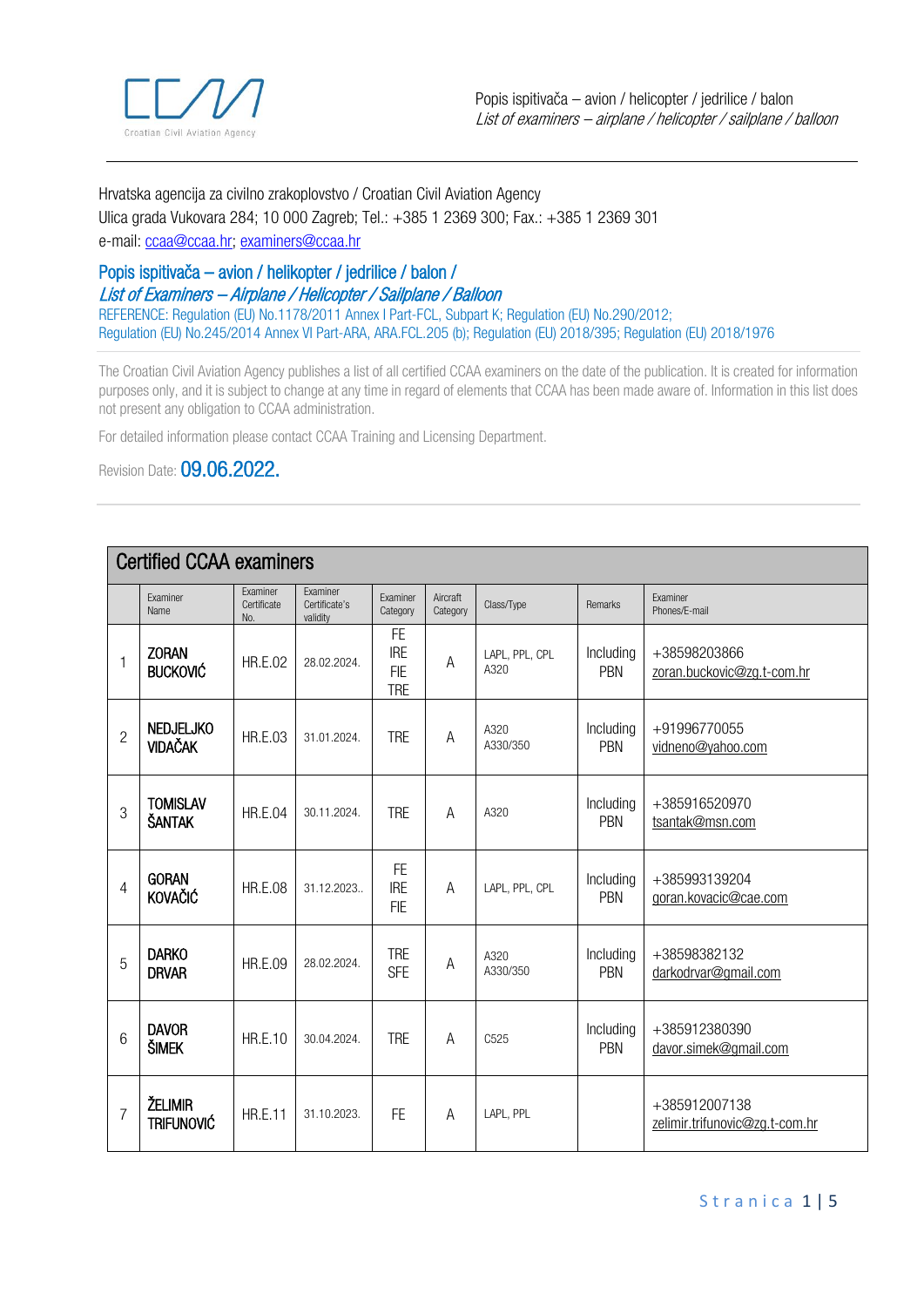

| <b>Certified CCAA examiners</b> |                                            |                                |                                              |                                       |                           |                                                 |                  |                                                        |  |  |
|---------------------------------|--------------------------------------------|--------------------------------|----------------------------------------------|---------------------------------------|---------------------------|-------------------------------------------------|------------------|--------------------------------------------------------|--|--|
|                                 | Examiner<br>Name                           | Examiner<br>Certificate<br>No. | <b>Fxaminer</b><br>Certificate's<br>validity | Examiner<br>Category                  | Aircraft<br>Category      | Class/Type                                      | Remarks          | Examiner<br>Phones/E-mail                              |  |  |
| 8                               | <b>SLAVEN</b><br><b>LACKOVIĆ</b>           | <b>HR.E.14</b>                 | 30.06.2022.                                  | <b>TRE</b>                            | A                         | CL604/605                                       | Including<br>PBN | +38598470838<br>lackovic68@gmail.com                   |  |  |
| 9                               | <b>BERNARD</b><br><b>LUKAČ</b>             | <b>HR.E.15</b>                 | 31.05.2024.                                  | <b>TRE</b>                            | Α                         | A320                                            | Including<br>PBN | +385958376822<br>bernard.lukac@gmail.com               |  |  |
| 10                              | <b>SRĐAN</b><br><b>LUETIĆ</b>              | <b>HR.E.16</b>                 | 30.05.2025.                                  | <b>TRE</b>                            | A                         | F70/100<br>A320                                 | Including<br>PBN | +385916265069<br>sluetic@trade-air.hr                  |  |  |
| 11                              | <b>MLADEN</b><br><b>TURKOVIĆ</b>           | <b>HR.E.17</b>                 | 30.06.2022.                                  | <b>TRE</b>                            | A                         | CL604/605                                       | Including<br>PBN | +385992186067<br>mladen.turkovic@sabor.hr              |  |  |
| 12                              | <b>TOMISLAV</b><br><b>KURJAKOVIĆ</b>       | <b>HR.E.19</b>                 | 30.04.2025.                                  | <b>TRE</b>                            | Α                         | A320                                            | Including<br>PBN | +38598418944<br>tomislav.kurjakovic@croatiaairlines.hr |  |  |
| 13                              | <b>DAVOR</b><br><b>BOŠNJAK</b>             | <b>HR.E.20</b>                 | 28.02.2023.                                  | <b>TRE</b>                            | H                         | BELL206                                         | Including<br>PBN | +385913836213<br>davorbosnjak7@gmail.com               |  |  |
| 14                              | <b>ZORAN</b><br>EDER-<br><b>TRIFUNOVIĆ</b> | <b>HR.E.21</b>                 | 31.03.2024.                                  | <b>TRE</b>                            | Α                         | DHC <sub>8</sub>                                | Including<br>PBN | +385992178841<br>zoran.eder@croatiaairlines.hr         |  |  |
| 15                              | <b>MARKO</b><br><b>CVIJIN</b>              | <b>HR.E.22</b>                 | 31.12.2023.                                  | <b>TRE</b>                            | Α                         | F70/100<br>A320                                 | Including<br>PBN | +385916265057<br>mcvijin@trade-air.com                 |  |  |
| 16                              | <b>MILENKO</b><br><b>JAKOVINA</b>          | <b>HR.E.27</b>                 | 10.08.2023                                   | <b>FE</b><br><b>IRE</b>               | Α                         | LAPL, PPL, CPL                                  | Including<br>PBN | +385993596387<br>milenko.jakovina@gmail.com            |  |  |
| 17                              | <b>DAVOR</b><br><b>MIŠIĆ</b>               | <b>HR.E.32</b>                 | 31.10.2024.                                  | <b>TRE</b>                            | Α                         | DHC8                                            | Including<br>PBN | +38598665796<br>davor.misic@croatiaairlines.hr         |  |  |
| 18                              | <b>ALEN</b><br>ŽEŽELIĆ                     | <b>HR.E.35</b>                 | 30.05.2025.                                  | <b>TRE</b>                            | A                         | A320                                            | Including<br>PBN | +385912007082<br>azezelic68@icloud.com                 |  |  |
| 19                              | <b>SINIŠA</b><br><b>NAKANI</b>             | <b>HR.E.38</b>                 | 31.01.2024.                                  | <b>FE</b><br><b>TRE</b><br><b>FIE</b> | $\boldsymbol{\mathsf{H}}$ | LAPL, PPL, CPL<br><b>BELL 206</b><br>EC 135/635 | Including<br>PBN | +385994043970<br>snakani72@yahoo.com                   |  |  |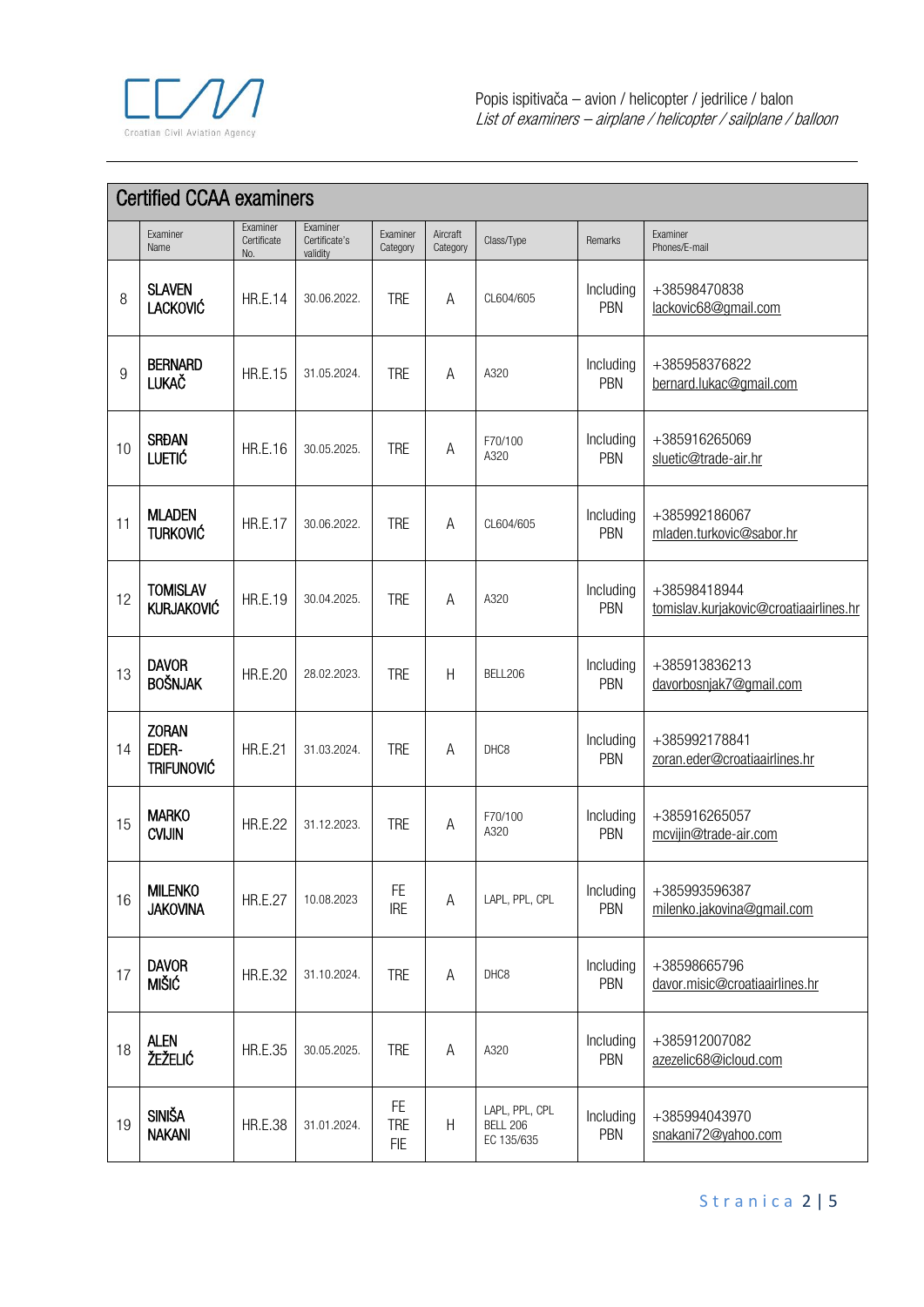

| <b>Certified CCAA examiners</b> |                                  |                                |                                       |                                       |                      |                                                                |                  |                                                 |  |  |
|---------------------------------|----------------------------------|--------------------------------|---------------------------------------|---------------------------------------|----------------------|----------------------------------------------------------------|------------------|-------------------------------------------------|--|--|
|                                 | Examiner<br>Name                 | Examiner<br>Certificate<br>No. | Examiner<br>Certificate's<br>validity | Examiner<br>Category                  | Aircraft<br>Category | Class/Type                                                     | Remarks          | Examiner<br>Phones/E-mail                       |  |  |
| 20                              | <b>MLADEN</b><br><b>JELENČIĆ</b> | <b>HR.E.43</b>                 | 28.02.2024.                           | <b>SFE</b>                            | Α                    | A320                                                           | Including<br>PBN | +38598321447<br>mjelen2000@gmail.com            |  |  |
| 21                              | NATKO KULIĆ                      | <b>HR.E.44</b>                 | 31.03.2025.                           | <b>FE</b>                             | Α                    | LAPL, PPL, CPL                                                 |                  | +385959042042<br>natkokulic@gmail.com           |  |  |
| 22                              | <b>MIROSLAV</b><br><b>MECO</b>   | <b>HR.E.45</b>                 | 30.06.2024.                           | <b>FE</b><br><b>IRE</b><br><b>FIE</b> | Α                    | LAPL, PPL, CPL                                                 | Including<br>PBN | +385912604353<br>miroslavmeco@hotmail.com       |  |  |
| 23                              | <b>JOVAN</b><br><b>VIDAKOVIĆ</b> | <b>HR.E.46</b>                 | 31.12.2023.                           | <b>TRE</b>                            | A                    | C525, F70/100,<br>A320                                         | Including<br>PBN | +385913570124<br>jvidakovic@winair-aviation.com |  |  |
| 24                              | <b>ZLATKO</b><br>ZEMLJIĆ         | <b>HR.E.47</b>                 | 31.10.2023.                           | <b>FE</b>                             | S<br>A               | LAPL(S), SPL,<br>TMG, FIE(S)<br>LAPL, PPL, TMG                 |                  | +38598808015<br>falkesf25@gmail.com             |  |  |
| 25                              | IV <sub>O</sub><br>HODALIĆ       | <b>HR.E.48</b>                 | 29.04.2026.                           | <b>FE</b><br><b>FIE</b>               | S                    | SPL                                                            |                  | +38598269119<br>ivo.hodalic@gmail.com           |  |  |
| 26                              | <b>DORIJAN</b><br><b>VRBANAC</b> | <b>HR.E.49</b>                 | 30.04.2024.                           | <b>FE</b>                             | H                    | LAPL(H), PPL(H),<br>CPL(H)<br>Bell206, AS350                   |                  | +38512369373<br>dorijan.vrbanac@ccaa.hr         |  |  |
| 27                              | <b>VERONICA</b><br>ŽUNIĆ         | <b>HR.E.50</b>                 | 31.03.2024.                           | <b>TRE</b>                            | A                    | A320, A330/350<br>A310/300-600                                 | Including<br>PBN | +38598430135<br>veronica@trazun.com             |  |  |
| 28                              | <b>MLADEN</b><br>ŽUNIĆ           | <b>HR.E.51</b>                 | 31.03.2024.                           | <b>TRE</b>                            | Α                    | A320. A330/350,<br>A340                                        | Including<br>PBN | +38598430135<br>mladen.zunic@dhl.com            |  |  |
| 29                              | <b>DALIBOR</b><br><b>IVELJA</b>  | <b>HR.E.52</b>                 | 28.02.2023.                           | <b>FE</b><br><b>TRE</b><br><b>SFE</b> | H                    | LAPL, PPL, CPL<br>Bell206,<br>AS350/EC130,<br>EC135/635<br>MI8 | Including<br>PBN | +385989276138<br>dalibor.ivelja@gmail.com       |  |  |
| 30                              | <b>MARKO</b><br><b>VIDAN</b>     | <b>HR.E.54</b>                 | 31.05.2025.                           | <b>TRE</b>                            | А                    | A320                                                           | Including<br>PBN | +385993701009<br>marko.vidan@croatiaairlines.hr |  |  |
| 31                              | <b>JOSIP</b><br><b>GRGEC</b>     | <b>HR.E.55</b>                 | 31.10.2023.                           | <b>TRE</b>                            | Α                    | A320                                                           | Including<br>PBN | +385914810058<br>josip.grgec@croatiaairlines.hr |  |  |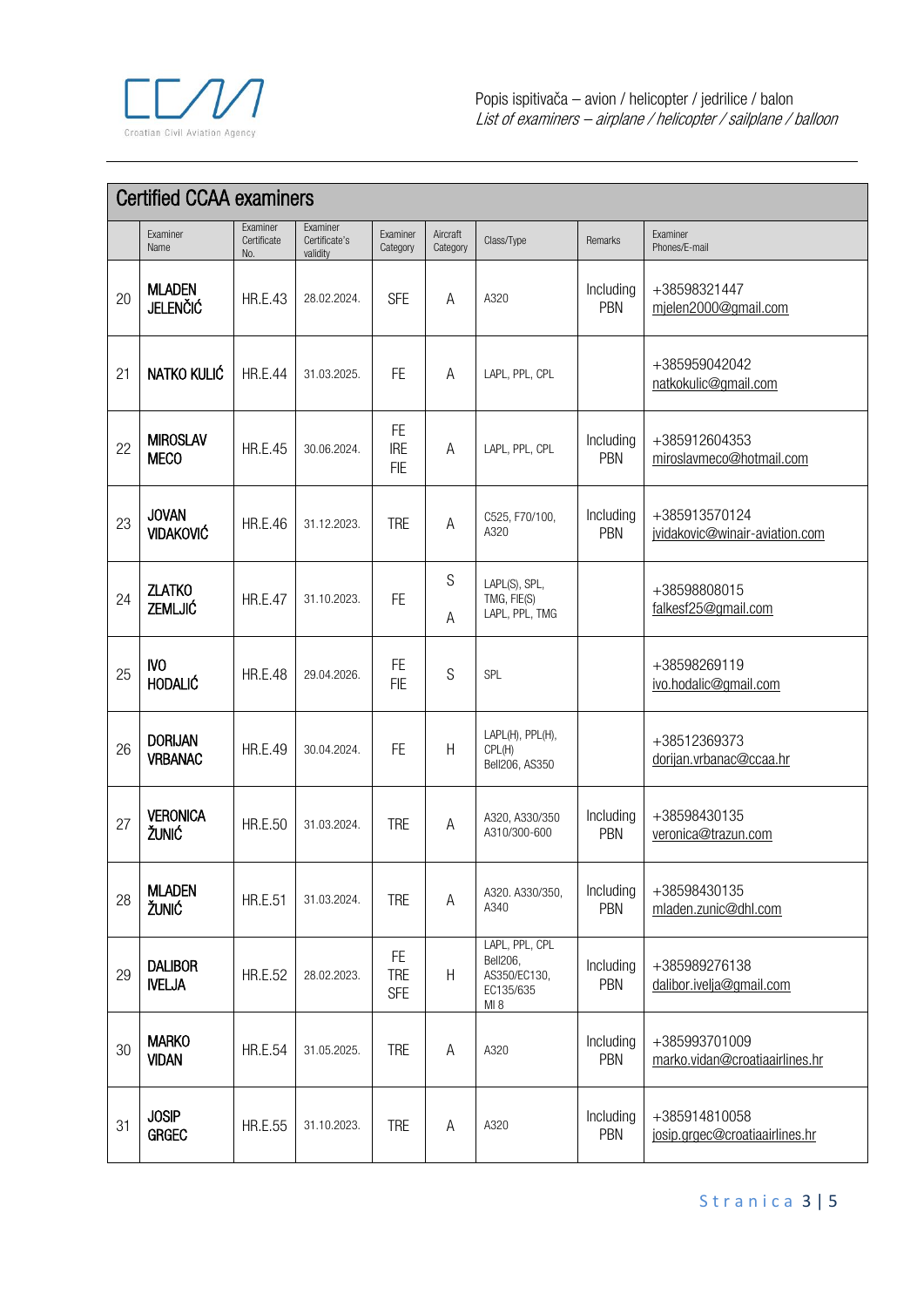

| <b>Certified CCAA examiners</b> |                                     |                                |                                              |                                       |                           |                                             |                  |                                                  |  |  |
|---------------------------------|-------------------------------------|--------------------------------|----------------------------------------------|---------------------------------------|---------------------------|---------------------------------------------|------------------|--------------------------------------------------|--|--|
|                                 | Examiner<br>Name                    | Examiner<br>Certificate<br>No. | <b>Fxaminer</b><br>Certificate's<br>validity | Examiner<br>Category                  | Aircraft<br>Category      | Class/Type                                  | Remarks          | Examiner<br>Phones/E-mail                        |  |  |
| 32                              | <b>ERNEST</b><br><b>NEMET</b>       | <b>HR.E.57</b>                 | 30.09.2025.                                  | <b>TRE</b>                            | A                         | A320                                        | Including<br>PBN | +385989545368<br>ernest.nemet@croatiaairlines.hr |  |  |
| 33                              | <b>HRVOJE</b><br><b>BUŠIĆ</b>       | <b>HR.E.58</b>                 | 31.12.2025.                                  | <b>TRE</b>                            | A                         | DHC <sub>8</sub>                            | Including<br>PBN | +385915139466<br>hrvoje.busic@croatiaairlines.hr |  |  |
| 34                              | <b>ZORAN</b><br><b>VILJAC</b>       | <b>HR.E.59</b>                 | 31.10.2022.                                  | <b>TRE</b>                            | A                         | DHC8                                        | Including<br>PBN | +385992202926<br>zviljac@gmail.com               |  |  |
| 35                              | <b>MILAN</b><br><b>BARIŠIĆ</b>      | <b>HR.E.61</b>                 | 30.04.2024.                                  | <b>TRE</b><br><b>FE</b><br><b>IRE</b> | Α                         | A320<br>LAPL, PPL, CPL, IR                  | Including<br>PBN | +385989797350<br>barisic747@hotmail.com          |  |  |
| 36                              | <b>DRAGAN</b><br><b>STEFANOVSKI</b> | <b>HR.E.62</b>                 | 30.04.2024.                                  | <b>TRE</b>                            | A                         | A320<br>B737 300-900                        | Including<br>PBN | +385917250957<br>d stefanovski@yahoo.com         |  |  |
| 37                              | <b>ROBERT</b><br><b>KRIŽANIĆ</b>    | <b>HR.E.63</b>                 | 30.04.2024.                                  | <b>TRE</b>                            | H                         | EC135/635/A139                              | Including<br>PBN | +385918946976<br>robertkrizanic@gmail.com        |  |  |
| 38                              | <b>NIKOLA</b><br><b>BANIĆ</b>       | <b>HR.E.65</b>                 | 28.02.2025.                                  | <b>TRE</b><br><b>CRE</b>              | Α                         | <b>BE</b><br>90/99/100/200/SP<br><b>SEP</b> | Including<br>PBN | +385981602801<br>nikola.banic@yahoo.com          |  |  |
| 39                              | <b>MARKO</b><br><b>BANKOVIĆ</b>     | <b>HR.E.66</b>                 | 30.04.2025.                                  | <b>TRE</b>                            | Α                         | B737 300-900                                | Including<br>PBN | +385993330308<br>marko.bankovic@etfairways.com   |  |  |
| 40                              | <b>STJEPAN</b><br><b>BEDIĆ</b>      | <b>HR.E.67</b>                 | 30.04.2025.                                  | <b>TRE</b>                            | Α                         | B737 300-900                                | Including<br>PBN | +38598664233<br>stiepan.bedic@etfairways.com     |  |  |
| 41                              | <b>ALEN</b><br><b>SAMBOLEC</b>      | <b>HR.E.68</b>                 | 28.02.2023.                                  | TRE(H)                                | $\boldsymbol{\mathsf{H}}$ | A139, BELL206                               | Including<br>PBN | +385917812153<br>asambolec@mup.hr                |  |  |
| 42                              | <b>PREDRAG</b><br><b>DRAGOVIĆ</b>   | <b>HR.E.69</b>                 | 30.11.2024.                                  | <b>TRE</b><br><b>SFE</b>              | Α                         | A320<br>B737 300-900<br>A330/350            | Including<br>PBN | +306946669634<br>dragovic.g.predrag@gmail.com    |  |  |
| 43                              | <b>WITOLD</b><br><b>SKOWRON</b>     | <b>HR.E.70</b>                 | 31.12.2022.                                  | <b>TRE</b>                            | Α                         | A320, A330/350                              | Including<br>PBN | +48795522292<br>witoldskowron@aol.com            |  |  |